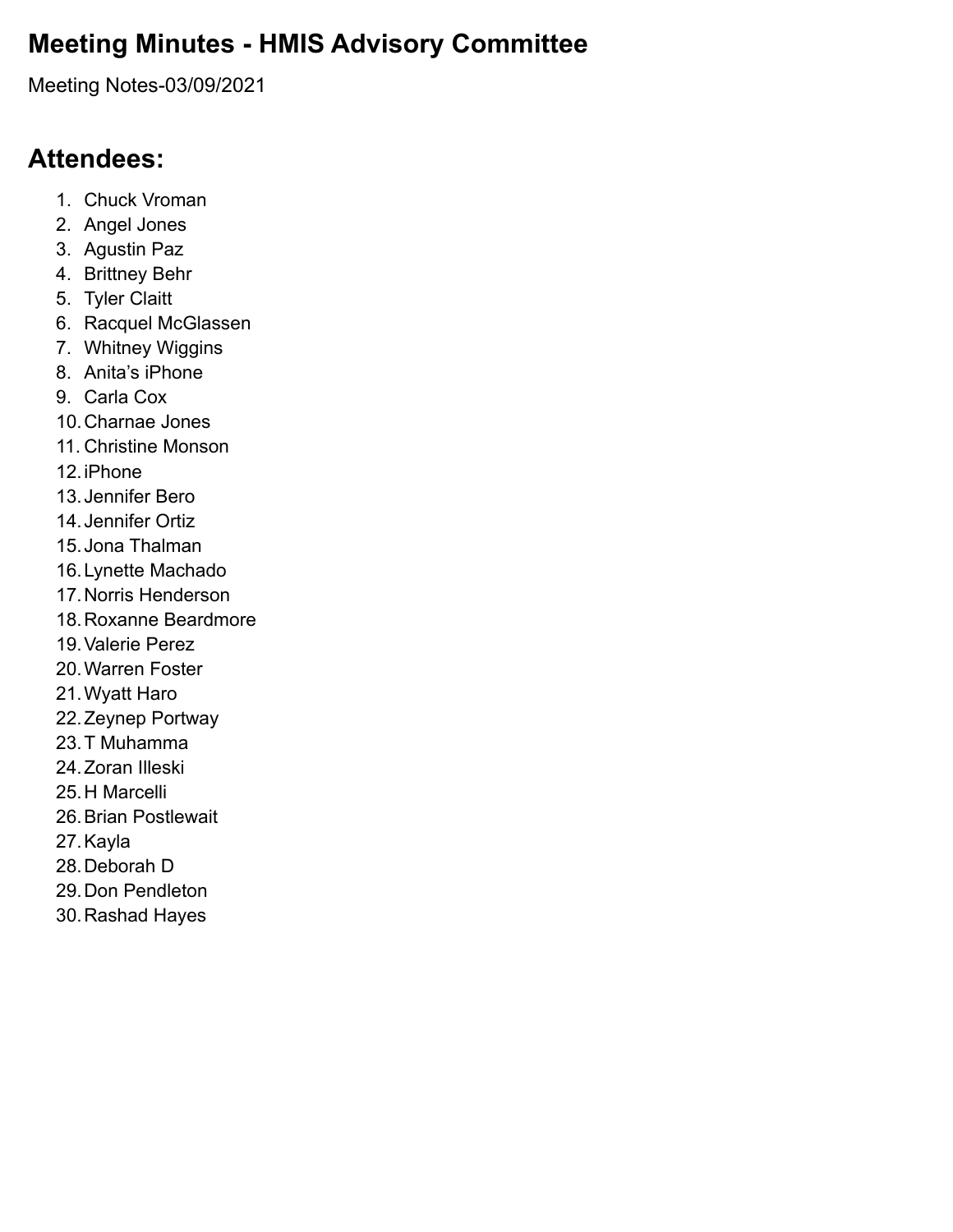### **● HMIS Policy & Procedures**

**○ Notes: Angel shared links for our HMIS website, COVID resources. We added a new link for 2-1-1 connection. HMIS Manual in progress, collecting data into one manual for sharing with providers.**

# **● Official HUD Reports**

- **○ LSA Reporting & Stella (What does HUD do with the Data?)**
	- **■ Notes: Brittney gave updates on submissions to HUD, including how Stella is used to display data for users.**
- **○ ESG-CV CAPER Updates**
	- **■ Notes: Tino gave updates on reporting progress, working with agencies, data quality has been great.**
- **○ System Performance Measures (SPMs) (What fields are affected?)**
	- **■ Notes: Brittney gave detailed review of the 6 key metrics for 2019. 2020 data to be available on our HMIS website later this week. Rocky gave intro into how these metrics are reflected in our data quality measurements**

# **● HMIS Training & Support**

- **○ Street Outreach**
	- **■ Notes: Tyler gave an update on HMIS 102 Street Outreach, including new requirements for attendance of live sessions.**
- **○ HMIS Newsletter**
	- **■ Notes: Rocky described our first issue of the "HMIS Insider" newsletter, including sections of the newsletter. Rocky described the"incentive" to complete the puzzle.**
- **○ Data Quality Monitor Scorecards**
	- **■ Notes: Rocky provided an overview of the current DQMs completed (24). Feedback report cards to go out to providers by the end of this week.**